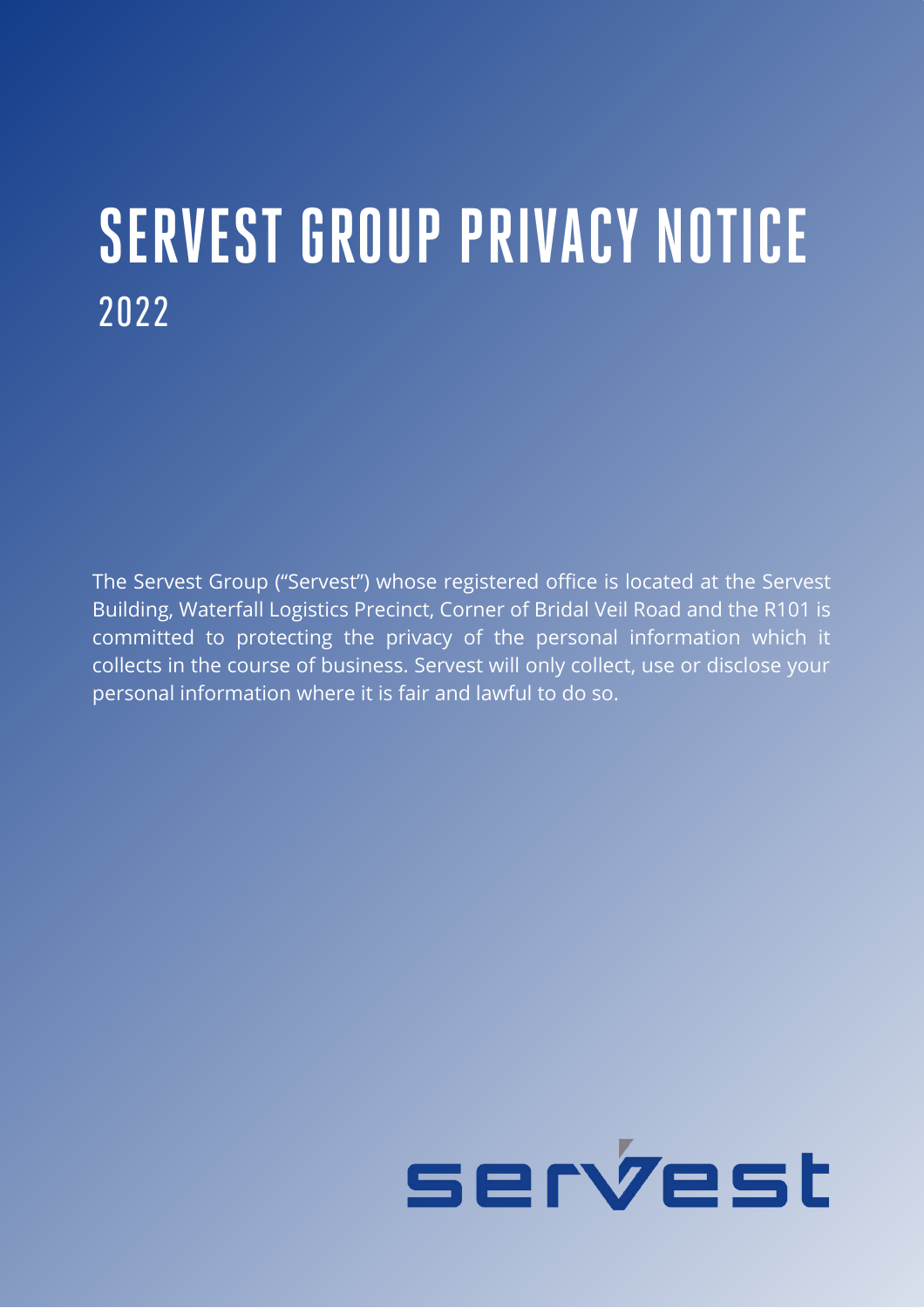# **C o l l e c t i o n**

In this Privacy Notice, your "personal information" means personal information as defined in the Protection of Personal Information Act, 2013 of South Africa. We collect personal information directly from you, and where lawful and reasonable, we may collect personal information about you from third parties and publicly available sources.

The information collected shall be used *inter alia* to perform our obligations in terms of an agreement (not limited to, employment contracts, supplier agreement, services agreements).

In order to engage and / or interact with you, for the purposes described above, we will have to process certain types of your personal information, as described below:

- Such as names, alias, addresses, identity numbers, passport numbers, phone numbers, cell phone numbers, vehicle make and registration numbers, social media user IDs, email addresses, and similar contact data, serial numbers of equipment, details regards the possession of dangerous weapons, and other contact information including details of your employer, memberships or affiliations, such as the name of your employer or organisation that you are a member of, information about your colleagues or those within your organisation, your status with an organisation, and similar data, which are required for various legitimate interest, contractual and / or lawful reasons.
- Specific identifiers, which are required in order to protect legitimate interests, comply with legal obligations or public legal duties, or in order to accommodate you in our workplaces, such as your race (B-BBEE related), sexual and medical history including any medical conditions (to comply with laws and related to correct and fair treatment issues), trade union matters ( to comply with laws and related to correct and fair treatment issues), and financial, credit, deviant and criminal history ( to protect our legitimate interests and to perform risk assessments), as well as children's details (benefits related).
- Account Information, including banking details, security-related information (including user names passwords, authentication methods, and roles), service-related information (including purchase history and account profiles), billing-related information (including payment, shipping, and billing information), and similar data, all which are required to perform contractual matters and / or in order to provide you access to services.
- User Content, such as content of communications, suggestions, questions, comments, feedback, and other information you send to us, that you provide to us when you contact us, or that you post on our websites, applications, mobile applications, or social media portals or platforms including information in alerts, folders, notes, and shares of content), and similar data which are required to perform contractual matters and / or in order to provide you access to services or attend to queries.

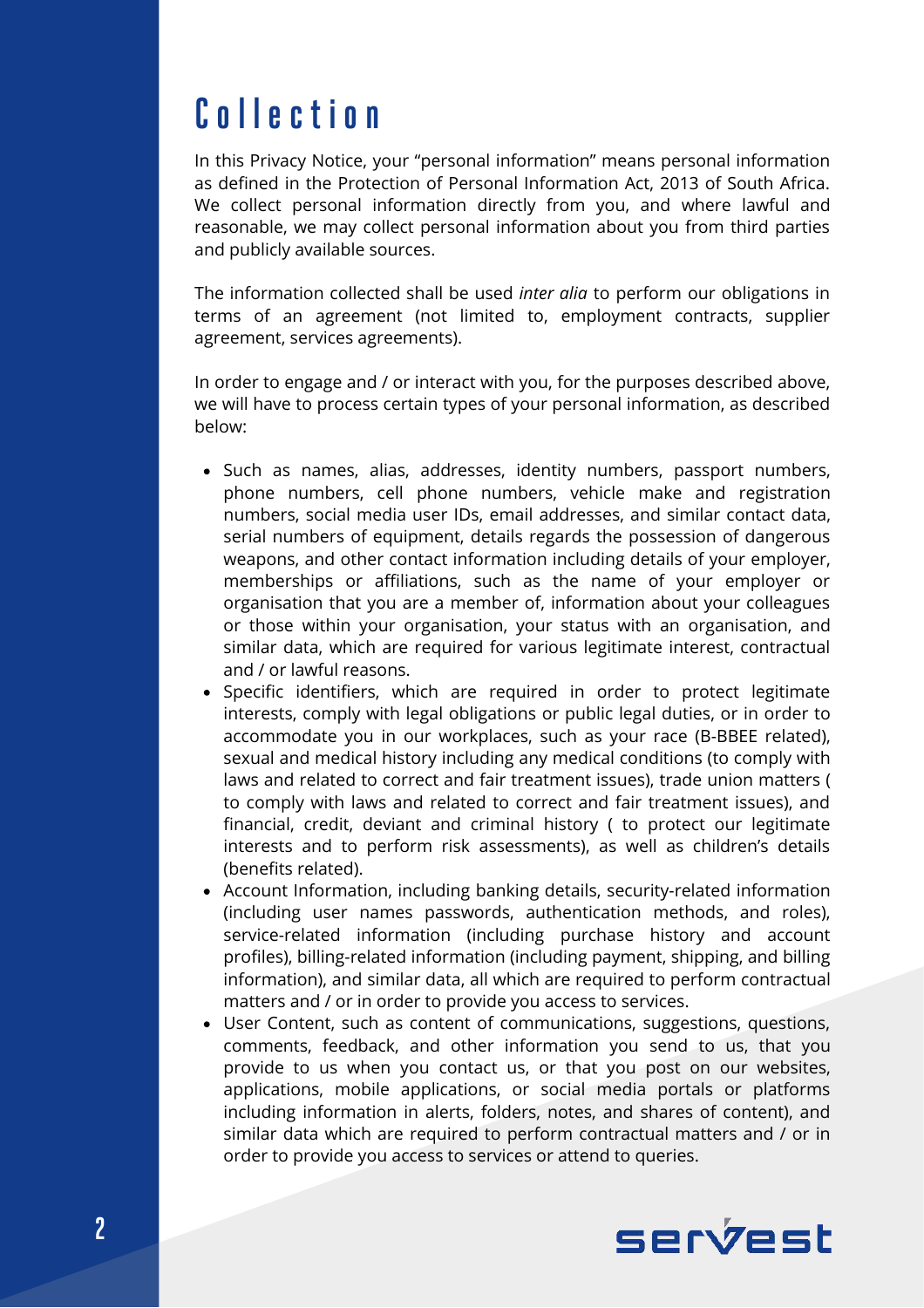- $\bullet$ Demographic Information, such as country, preferred language, age and date of birth, marriage status, gender, physical characteristics, personal or household/familial financial status and metrics, and similar data, which are required to perform contractual matters and or in order to provide you access to services or attend to queries or to ensure that security safeguards are in place.
- Your image, such as still pictures, video, voice, and other similar data, which are required to perform contractual matters and / or in order to provide you access into our premises and to services or attend to queries or to ensure that security safeguards are in place.
- Identity Information, such as government-issued identification information, tax identifiers, indemnity numbers, other government-issued identifiers, and similar data, which are required to comply with laws and public duties.
- Financial Information, such as billing address, credit card information, billing contact details, and similar data, tax numbers and VAT numbers, which are required to perform contractual matters and or in order to provide you access to services or attend to queries or to ensure that security safeguards are in place and / or which are required to comply with laws and pubic duties.
- Career, education and employment elated information, such as job preferences or interests, work performance and history, salary history, nationality and immigration status, demographic data, disability-related information, application information, professional license information and related compliance activities, accreditations and other accolades, education history (including schools attended, academic degrees or areas of study, academic performance, and rankings), and similar data, which are required for contractual or employment related matters or which are required to comply with laws.
- Health records such as medical status and history, examinations, blood type, medial aid history, disability-related information, biometrics, medicals, psychometrics and similar data, which are required for contractual or employment related matters or which are required to comply with laws.
- Social Media and online content, such as information placed or posted in social media and online profiles, online posts, and similar data, which are required to perform contractual matters and or in order to provide you access to services or attend to queries and generally for the purposes of advertising, marketing and related communications.

#### **P r o c e s s i n g**

We use your personal information for a purpose consistent with the purpose for which it was collected and in a manner that is adequate, relevant and not excessive in the way which it is processed. Personal information will only be processed for a purpose compatible with that for which it was collected, unless you have agreed to an alternative purpose or Servest is permitted in terms of national legislation of general application dealing primarily with the protection of personal information.

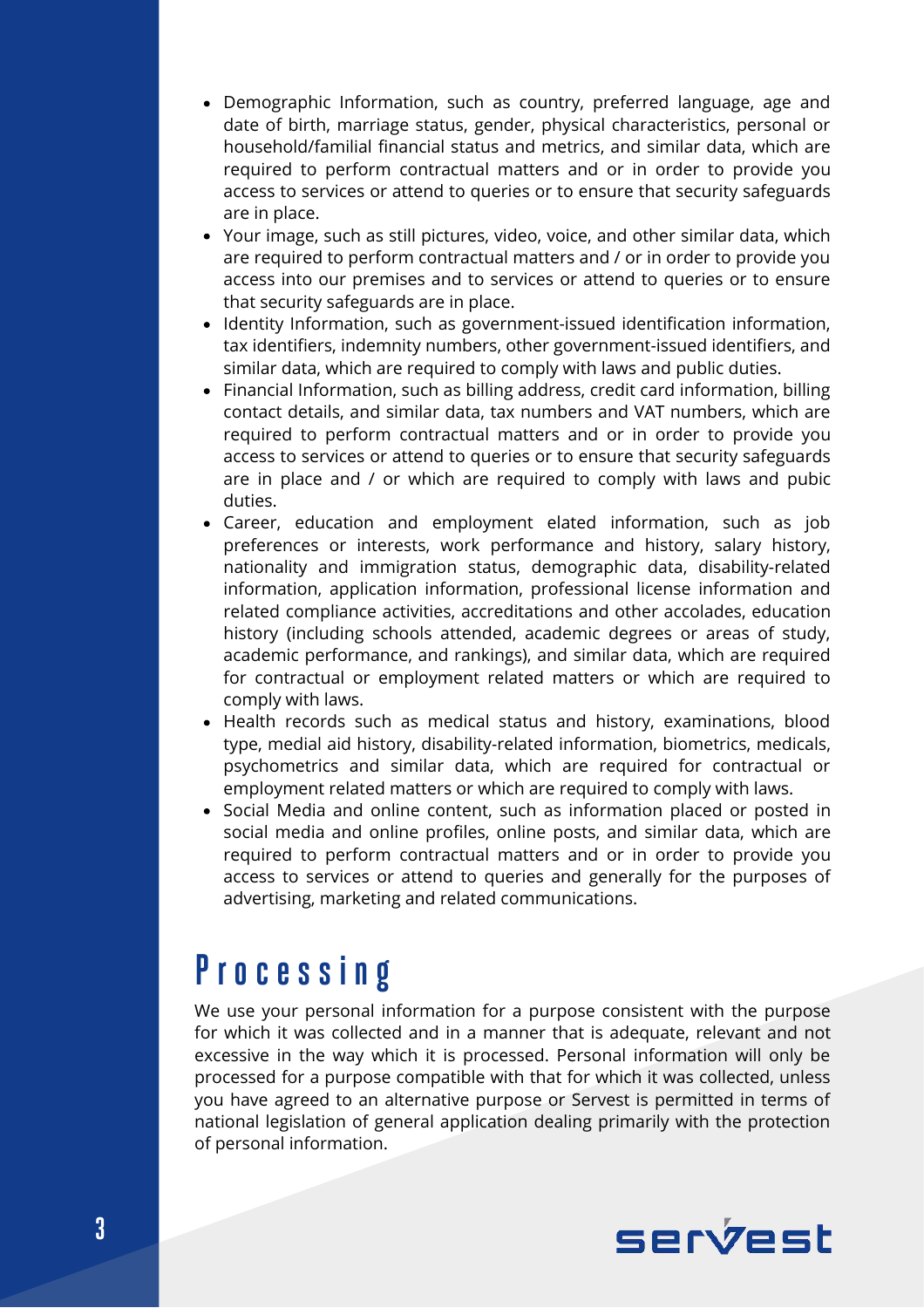Your personal information will be processed by us for the following purposes:

- Contract purposes assessment and conclusion of a contract. To investigate whether we are able or willing to conclude a contract with you based on the findings of any due diligence detailed above, and if the assessment is in order, to conclude a contract with you.
- To process transactions and render or provide or receive goods and services and the conclusion of contracts: To perform under any contract which has been concluded with you, including carrying out all contractual obligations, exercising all contractual rights, assessing or communicating requirements, manufacturing, packaging, ordering, delivering, and or responding to, or submitting queries, complaints, returns or engaging in general feedback, or acting in such a manner as to personalize any goods or services, and to make recommendations related to us or our or your operations.
- Attending to financial matters pertaining to any transaction- conclusion of a contract: To administer accounts or profiles related to you or your organisation including registrations, subscriptions, purchases, billing events, fees, costs and charges calculations, quoting, invoicing, receipt of payments or payment of refunds, reconciliations and financial management in general.
- Due diligence purposes legitimate purpose: To carry out a due diligence before we decide to engage or interact with you or to do business with you, including obtaining and verifying your credentials, including your business details, medical status, health history and related records, education and employment history and qualifications, credit and financial status and history, tax status, B-BBEE status, and or any performance or vendor related history.
- Communications- legitimate purpose: To make contact with you and to communicate with you generally or in respect of our or your requirements, or instructions.
- Risk assessment and anti- bribery and corruption matters-legitimate purpose: To carry out vendor, organisational and enterprise wide risk assessments, in order to detect and prevent bribery, corruption, fraud and abuse, to comply with all applicable laws, as well as to identify and authenticate your access to and to provide you with access to our goods, services or premises and generally to ensure the security and protection of all persons including employees, and persons when entering or leaving our sites and operations or facilities and / or to exercise our rights and to protect our and others' rights and / or property, including to take action against those that seek to violate or abuse our systems, services, customers or employees and / or other third parties where applicable.
- To perform a conflict of interest assessment.
- For the purposes of employment with Servest. Fulfilling our obligations in terms of an employment contract.
- Legal obligation and public duties: To comply with the law and our legal obligations, including to register with Regulators, obtain and hold permits and certificates, register for VAT, Tax, PAYE, SDL, COIDA and UIF etc. and to submit reports or provide various notices or returns, to litigate and / or to respond to a request or order from a SAP official, investigator or court official, regulator, or public authority.

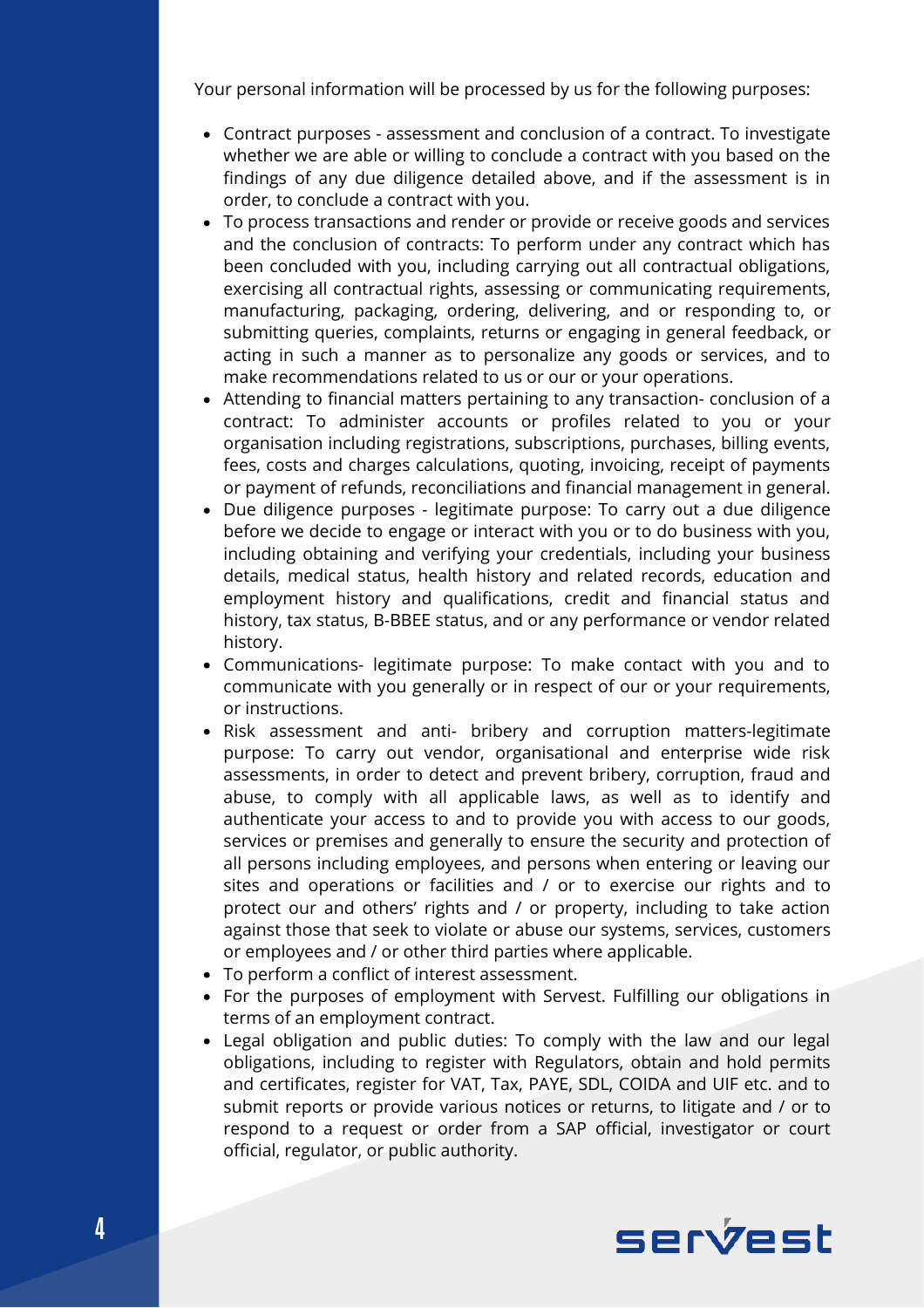- Security purposes: legitimate purpose and to comply with laws: to permit you access to our offices, facilities, manufacturing or parking areas, as well as to controlled areas, for the purposes of monitoring via CCTV, your interaction and access in and from our facilities described above, and for general risk management, security and emergency incident control purposes as well as for data and cyber security purposes.
- Internal research and development purposes consent required: To conduct internal research and development for new content, products, and services, and to improve, test, and enhance the features and functions of our current goods and services.
- Sale, merger, acquisition, or other disposition of our business (including in connection with any bankruptcy or similar proceedings) – our Legitimate interest- To proceed with any proposed or actual sale, merger, acquisition, or other disposition of our business (including in connection with any bankruptcy or similar proceedings).
- Marketing and electronic communications. We may provide you with communications regarding our goods and services and or other notifications, programs, events, or updates that you may have registered or asked for, and to send you offers, advertising, and marketing materials, including providing personalised advertising to you, save where you have opted out of this activity.
- IP addresses and cookies through the use of our website

#### **D i s c l o s u r e**

Servest will only disclose your personal information if:

- The law requires it; or
- You agree that we may disclose your information.
- In accordance with the Protection of Personal Information Act.

### **T h i r d P a r t i e s**

As a global business, we may share your personal information within the group and trusted third parties based in and outside the country in which you live so that they may process that data on our behalf. We may also share your personal information with companies, organisations or individuals outside of Servest if we believe that disclosure of the information is necessary for legal or contractual reasons.

#### **L i n k s t o O t h e r W e b s i t e s**

Servest has no control over and accepts no responsibility for the privacy practices of any third-party websites to which hyperlinks may have been provided and Servest strongly recommends that you review the privacy notice of any website you visit before using it further.

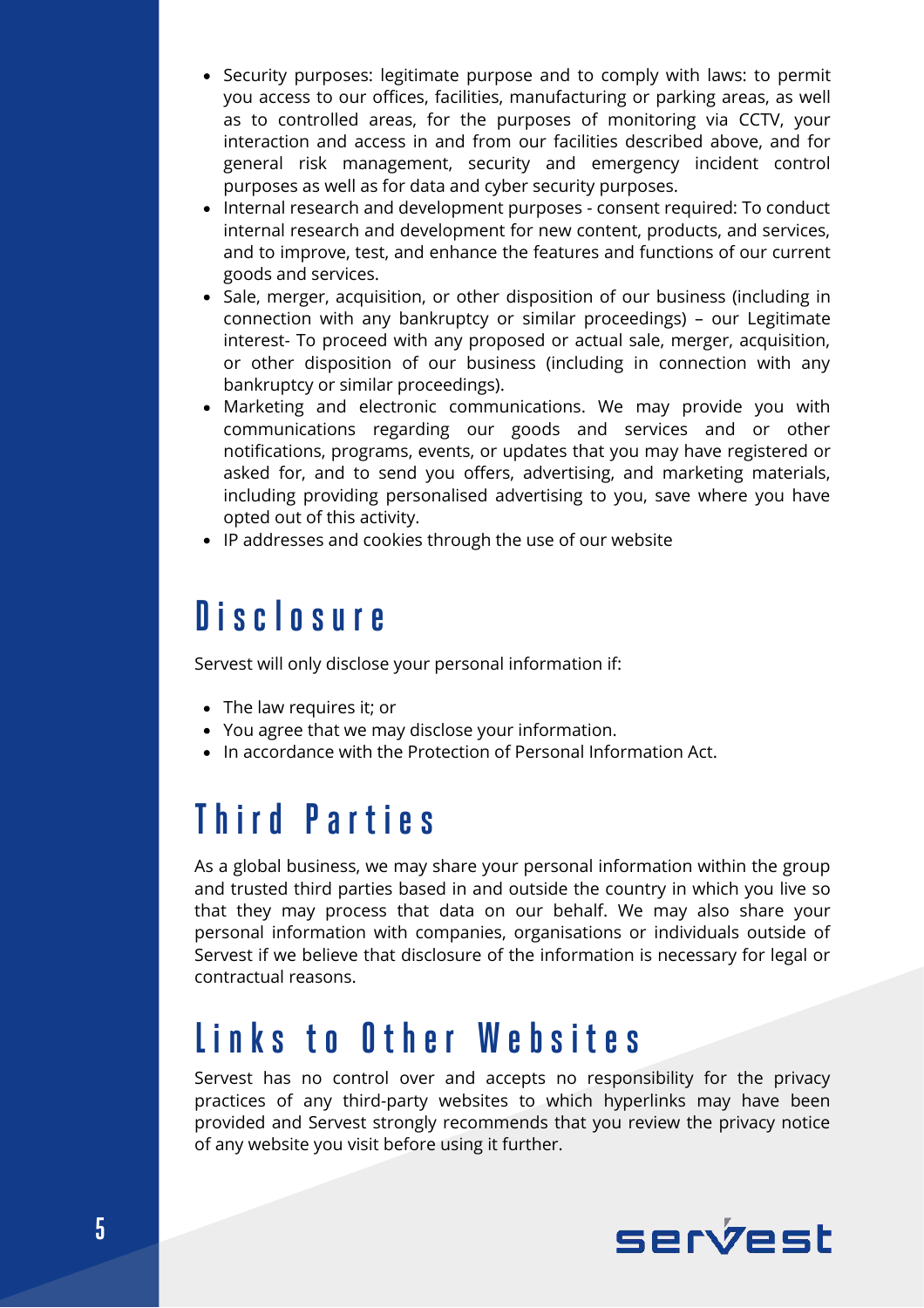#### **C r o s s B o r d e r T r a n s f e r**

We may transfer your personal information to servers located outside the country in which you live or other trusted third parties based in other countries so that they may process personal information on our behalf. By providing Servest with personal information, you agree to us doing so in accordance with the terms of this Privacy notice and applicable data protection laws and regulations. You should be aware that many countries do not afford the same legal protection to personal information as you might enjoy in your country of origin. While your personal information is in another country, it may be accessed by the courts, law enforcement and national security authorities in that country in accordance with its laws.

#### **S t o r a g e a n d S e c u r i t y**

We store personal information as required by law. Our security systems are designed to prevent loss, unauthorised destruction, damage and/or access to your personal information from unauthorised third parties.

The security of your personal information is important to us. Taking into account the nature, scope, context, and purposes of processing personal information, as well as the risks to individuals of varying likelihood and severity, we have implemented technical and organizational measures designed to protect the security of personal information. In this regard we will conduct regular audits regarding the safety and the security of your personal Information.

Your personal information will be stored electronically which information, for operational reasons, will be accessible to persons employed or contracted by us on a need to know basis, save that where appropriate, some of your personal information may be retained in hard copy.

Once your personal information is no longer required due to the fact that the purpose for which the personal information was held has come to an end, such personal information will be retained in accordance with our applicable records retention policies, which varies depending on the type of processing, the purpose for such processing and the business function. We calculate retention periods based upon and reserve the right to retain personal Information for the periods that the personal Information is needed to: (a) fulfil the purposes described in this Privacy notice, (b) meet the timelines determined or recommended by regulators, professional bodies, or associations, (c) comply with applicable laws, legal holds, and other legal obligations (including contractual obligations), and (d) comply with your requests.

# **Changes to this Privacy Statement**

We reserve the right to amend our Privacy notice at any time, for any reason, and without notice to you other than the posting of the updated Privacy Notice on our website and in this regard encourage you to visit our website frequently in order to keep abreast with any changes.